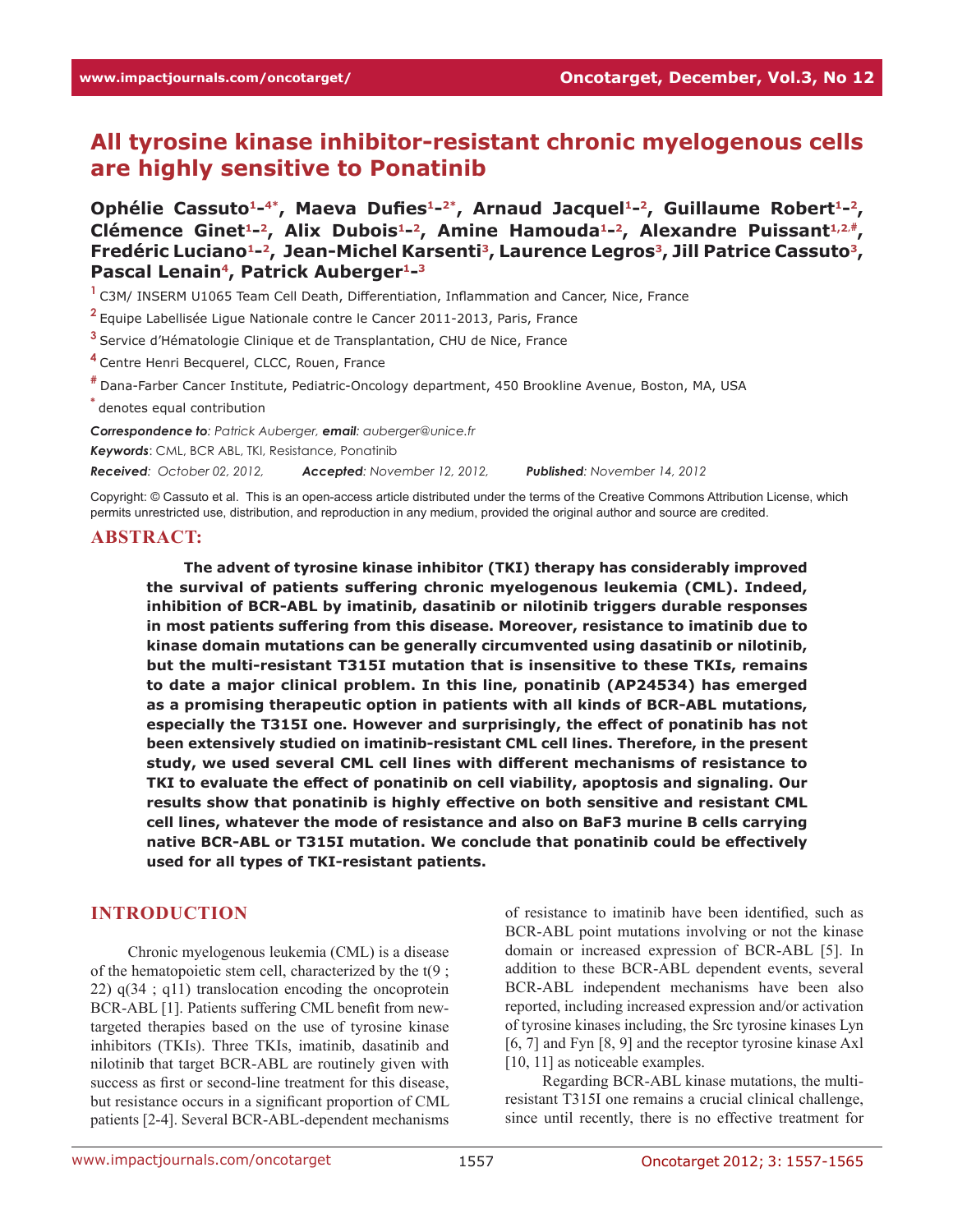the patients carrying this particular type of mutation. Ponatinib is a multi-targeted kinase inhibitor that exhibits high activity against the T315I mutation but also other BCR-ABL kinase mutants *in vitro* [12, 13]. In addition, ponatinib has proven efficacy in mouse models of CML and was also found to be effective in a small cohort of patients with T315I mutations in two recent clinical trials [12, 14, 15] (phase 1: NCT00660920 ; phase 2: NCT01207440; http://www.clinicaltrials.gov).

Surprisingly, although ponatinib represents a promising molecule for patients with BCR-ABL mutations, its mechanism of action has not been extensively studied, more particularly in imatinib-resistant CML cells with no BCR-ABL mutation. In this line, we have previously generated several imatinib-resistant cell lines from the parental K562, JURLMK1 and Lama CML cell lines [8, 16, 17].

In the present study, we took advantage of the availability of these cell lines to evaluate the effect of ponatinib in comparison to other TKIs on cell metabolism, proliferation and apoptosis. In addition, we used the murine BaF3 cell line carrying either a wild-type BCR-ABL protein or its T315I and G250E mutated counterparts to decipher the mechanisms of action of this TKI. We show that ponatinib is highly efficient to induce cell growth inhibition and induction of apoptosis on different imatinib CML cell lines, whatever their mode of resistance.

## **RESULTS**

The effect of ponatinib on the viability of several imatinib-resistant cell lines was evaluated in comparison with that of imatinib and dasatinib. Cell lines were incubated for 48h with increasing concentrations of imatinib, dasatinib or ponatinib and cell viability was assessed using the XTT assay. We first investigated the effect of these ITKs on the viability of murine Ba/ F3 cells, carrying wild type (WT) BCR-ABL, T315I or G250E-BCR-ABL mutation. As shown in Figure 1A, BaF3 cells expressing native BCR-ABL were highly sensitive to imatinib, dasatinib and ponatinib, whereas BaF3-T315I-BCR-ABL and BaF3-G250E-BCR-ABL cells were resistant to both imatinib and dasatinib. By contrast, ponatinib induced loss of cell viability in BaF3 cells carrying the T315I or G250E mutation, in agreement with previous results from the literature [12, 18]. As expected, imatinib-resistant K562, Lama and JURLMK1 cell lines were resistant to high doses of imatinib and were also cross-resistant to dasatinib (Figure 1B, C and D). However, the three resistant cell lines exhibited high sensitivity to ponatinib, even though a higher concentration of ponatinib was necessary to achieve an equivalent loss of cell viability in sensitive versus resistant CML cells. Globally, high doses of ponatinib (30nM) efficiently killed all imatinib-resistant cell lines.

The IC50 values for the ponatinib effect's in parental

CML cells and for the different imatinib-resistant cells lines were very close (1 to 6nM versus 8 to 30nM) (Figure 1E). The IC50 values for imatinib were 0,15 to 0,5µM in parental cells versus more than 3µM in the resistant one. In addition, the IC50 values for dasatinib were 0.5 to 30nM in parental cells and 30 to more than 300nM in resistant cells. As a whole our findings confirmed the efficacy of ponatinib on the T315I mutation, but also highlighted the notion that ponatinib is effective on all types of imatinib-resistant CML cells, whatever their mode of resistance. Importantly, the IC50 values obtained for ponatinib in the present study for BaF3-WT-BCR-ABL, BaF3-T315I-BCR-ABL and BaF3-G250E-BCR-ABL (1nM, 8nM and 8nM respectively) were very similar to the one reported previously by O' Hare et al. (0.5, 11 and 4.1nM respectively) [12].

Moreover, the IC50 values for parental K562 CML cells (6nM) and Lama CML cells (1nM) were also in good agreement with the one previously reported in the literature (3.9 and 0.5nM, respectively) [12].

#### **Ponatinib induces cell death in different TKI cell lines**

It is well established that TKIs induced different types of cell death, including apoptosis in CML cell lines [8, 9, 11, 16, 19, 20]. Therefore, we next used Annexin V and PI staining to assess cell death in Ba/F3 cells carrying wild-type or mutated BCR-ABL proteins and in CML cell lines treated with either a maximal dose of imatinib or increasing concentrations of ponatinib. Ponatinib was found to trigger apoptosis in both BaF3-WT and BaF3-T315I cells and to a less extend in BaF3-G250E cells (Figure 2A). Apoptosis induction by ponatinib was confirmed by the cleavage of poly-ADP-ribose polymerase (PARP), a caspase 3 substrate. Indeed, cleavage of PARP in its 85kDa fragment was detected in the three BaF3 cell lines (Figure 2A). Imatinib (1uM) was shown to significantly increased the number of Annexin V positive cells, a hallmark of apoptosis, in the K562, JURLMK1 and Lama CML cell lines, but not in their imatinib-resistant counterparts (Figure 2B, C and D). Ponatinib (10-30nM) was as efficient as 1uM imatinib to trigger apoptosis in the three sensitive cell lines. Conversely to imatinib, ponatinib was found to induce apoptosis in all three imatinibresistant cells lines, even though sensitivity to ponatinib was lower in K562R and LamaR cells as compared to JURLMK1R cells. Apoptosis induction by ponatinib was confirmed by PARP cleavage in each sensitive and resistant cell lines (Figure 2B, C and D).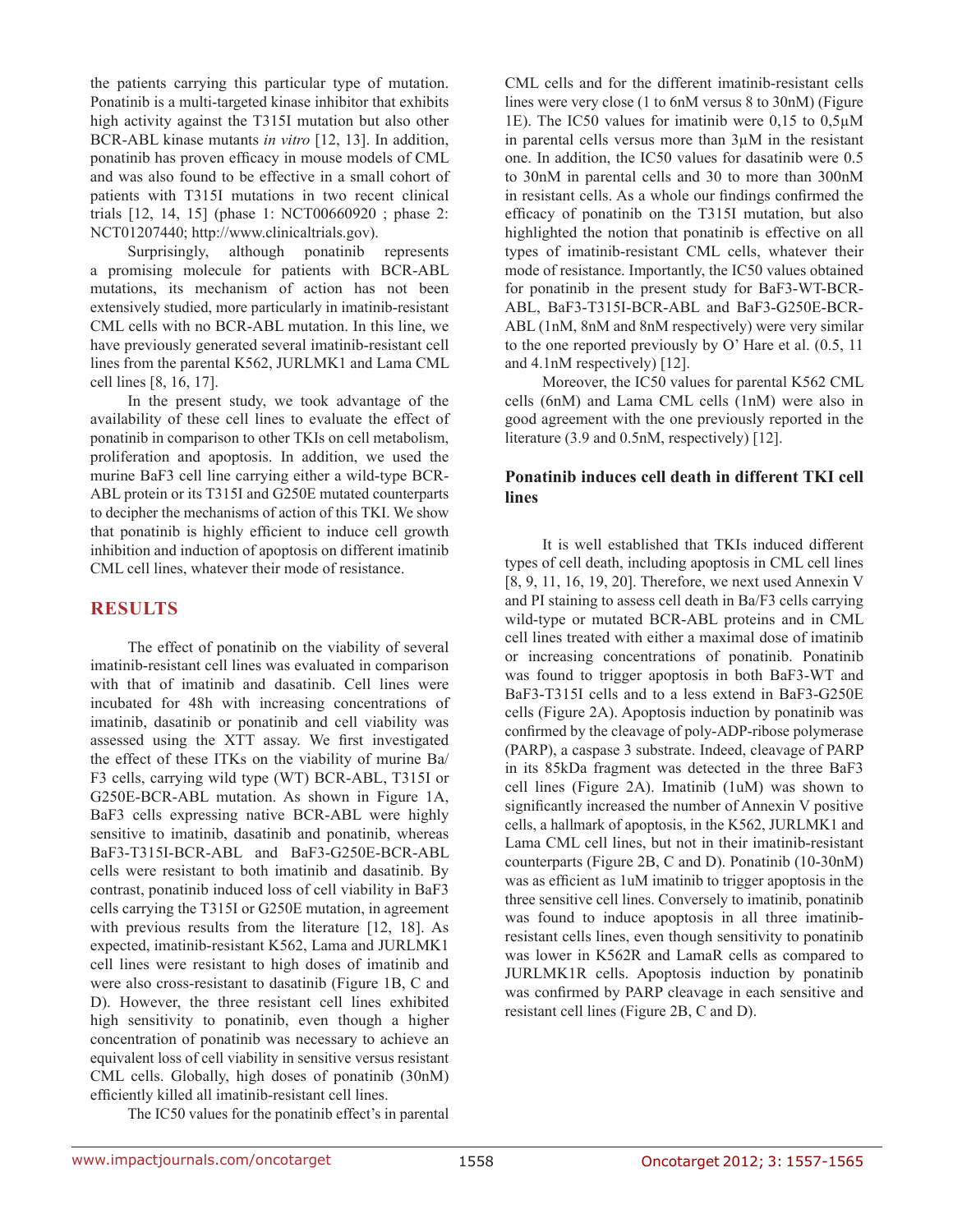#### **Ponatinib inhibits the clonogenic potential of different TKI-resistant cell lines**

To investigate the effect of ponatinib on CML cell growth, we next performed clonogenic assays using the different Imatinib-sensitive and resistant cell lines described above. BaF3 cells carrying WT BCR-ABL protein failed to form colonies in soft agar in the presence of imatinib (Sup Figure 1A, blue histogram).

By contrast, BaF3 cells carrying the T315I or G250E-BCR-ABL mutation were fully resistant to imatinib treatment (Sup Figure 1A, red and green histograms). Importantly, ponatinib efficiently impaired colony formation in WT, T315I and G250E-BaF3 cell lines with a maximal effect at 10nM (Sup Figure 1A).

In addition, as illustrated on Sup Figure 1B, C and D, the clonogenic potential of all imatinib-sensitive



**Figure 1: Ponatinib induces a loss of viability in different TKI-resistant cell lines.** (A to D) The BaF3 cell line (A) and the K562 (B), JURLMK1 (C) and Lama (D) CML cell lines were incubated for 48h at 37°C with increasing concentrations of imatinib (left panel), dasatinib (middle panel) or ponatinib (right panel) or left untreated and cell metabolism was measured using the XTT assay as described in the materials and methods section. (E) IC50 values for each TKI are given for each cell lines.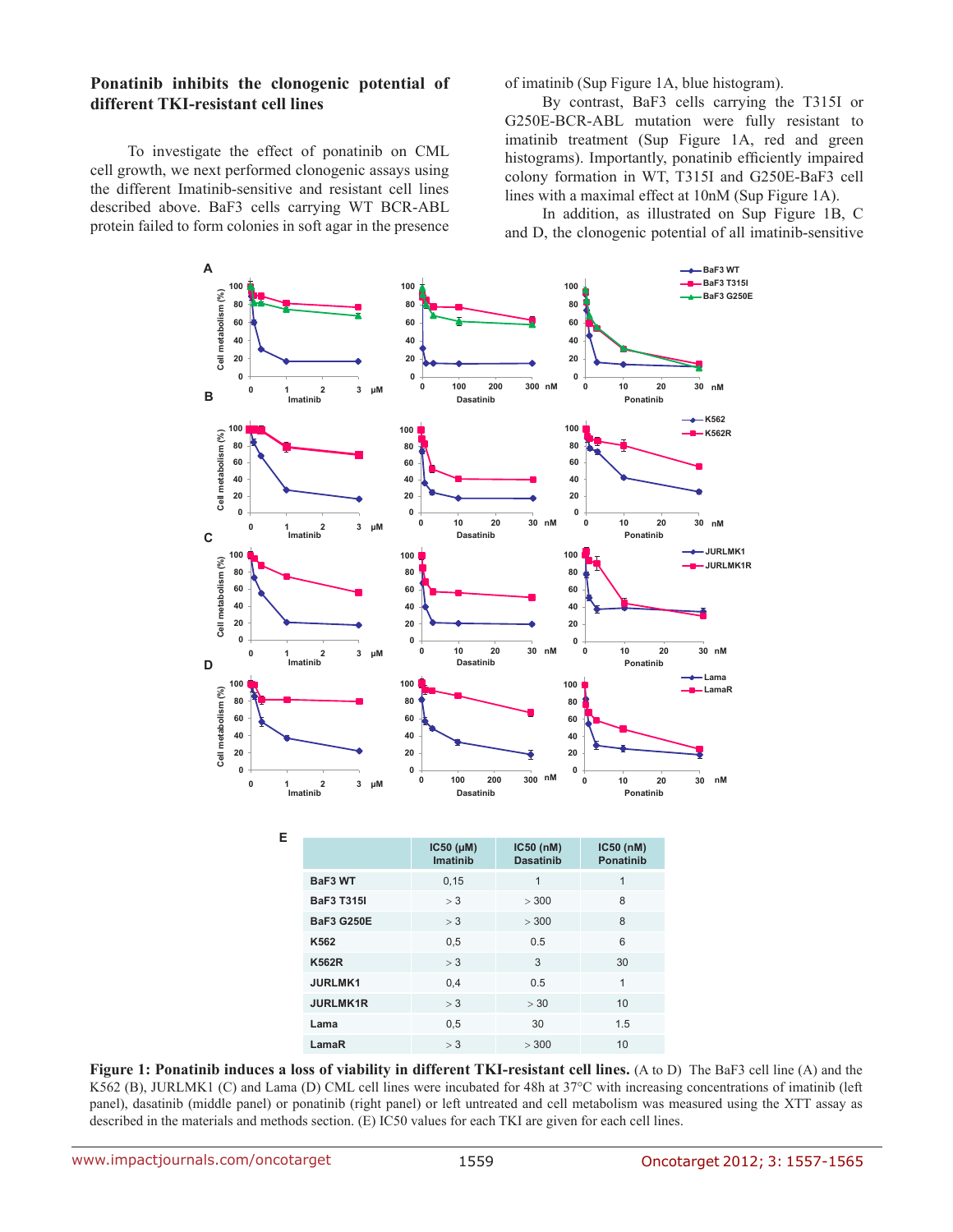cell lines was abolished in the presence of low doses of imatinib (0.3 to 1uM). As expected, all imatinib-resistant cells lines maintained high clonogenic potential in the presence this drug. Importantly, ponatinib induced a dosedependent decrease of the clonogenic potential of all three imatinib-resistant clones. Maximal inhibition was



**Figure 2: Ponatinib induces cell death in different TKI-resistant cell lines.** The BaF3 cell line (A) and the K562 (B), JURLMK1 (C) and Lama (D) CML cell lines were incubated for 48h at  $37^{\circ}$ C with either imatinib (1 $\mu$ M) or ponatinib (10 or 30nM). Cells were then stained with the PI/ annexin-V-fluos staining kit according to the manufacturer's indications. Histograms show both annexin-V+/PI cells (open bars) and annexin-V<sup>+</sup>/PI<sup>+</sup> cells (filled bars). Cleavage of PARP was analyzed by western blot in each cell line.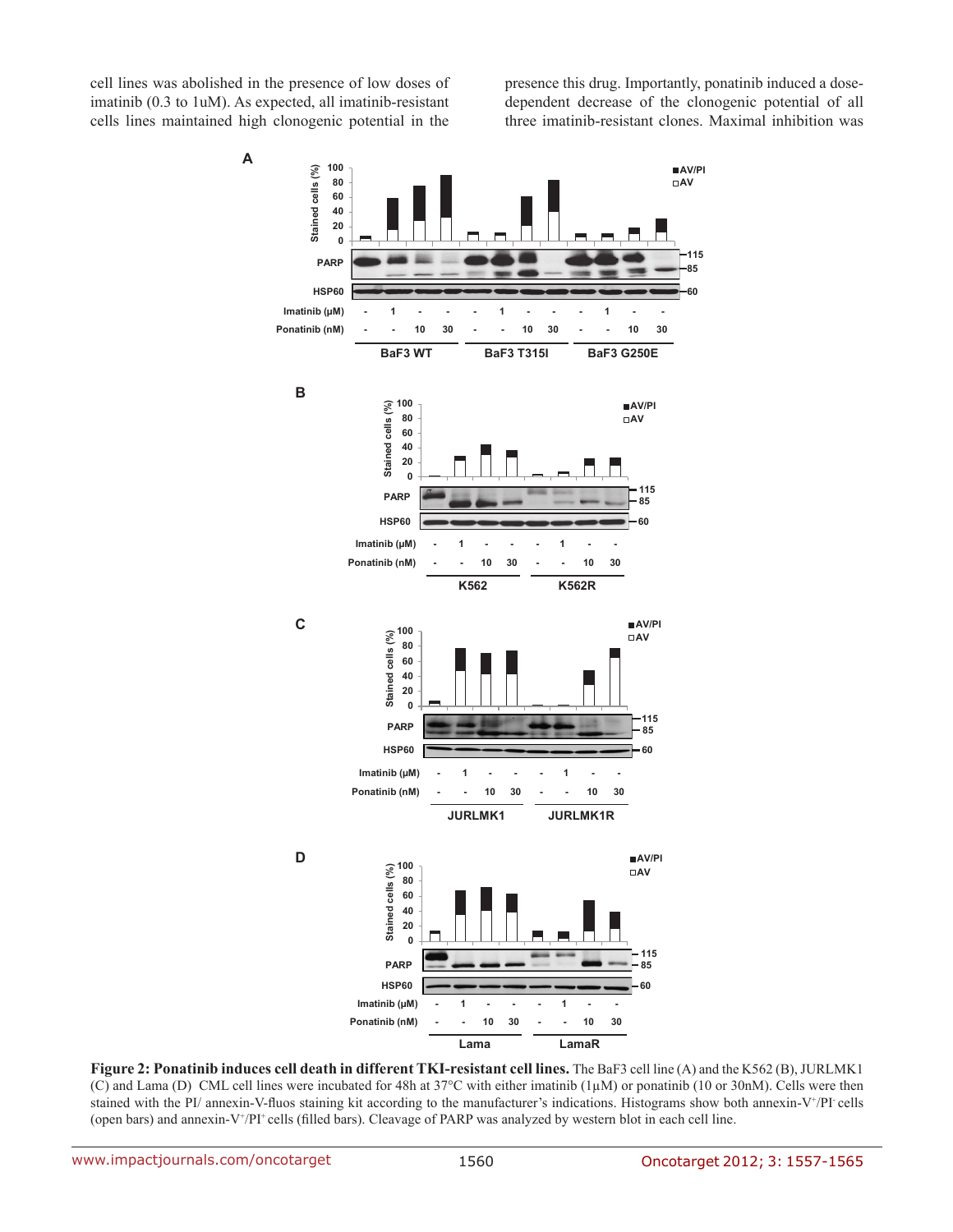achieved for 10 or 30nM of ponatinib depending on the cell line (Sup Figure 1A, B and C), JURLMK1 cells being highly sensitive to the effect of the drug (Sup Figure 1D). From the data described in Figures 1, 2 and in Sup Figure 1, we conclude that ponatinib exerts its anti-leukemic effect in different imatinib-sensitive and resistant CML cell lines through both inhibition of their proliferative potential and induction of apoptosis.



**Figure 3: Ponatinib differently affects cell signaling in TKI-resistant cell lines.** The BaF3 cell line (A) and the K562 (B), JURLMK1 (C) and Lama (D) CML cell lines were incubated for 4h at  $37^{\circ}$ C with either imatinib (1µM) or ponatinib (30 or 100nM). BCR-ABL, ERK and CRKL phosphorylation status and expression were analyzed by Western blotting.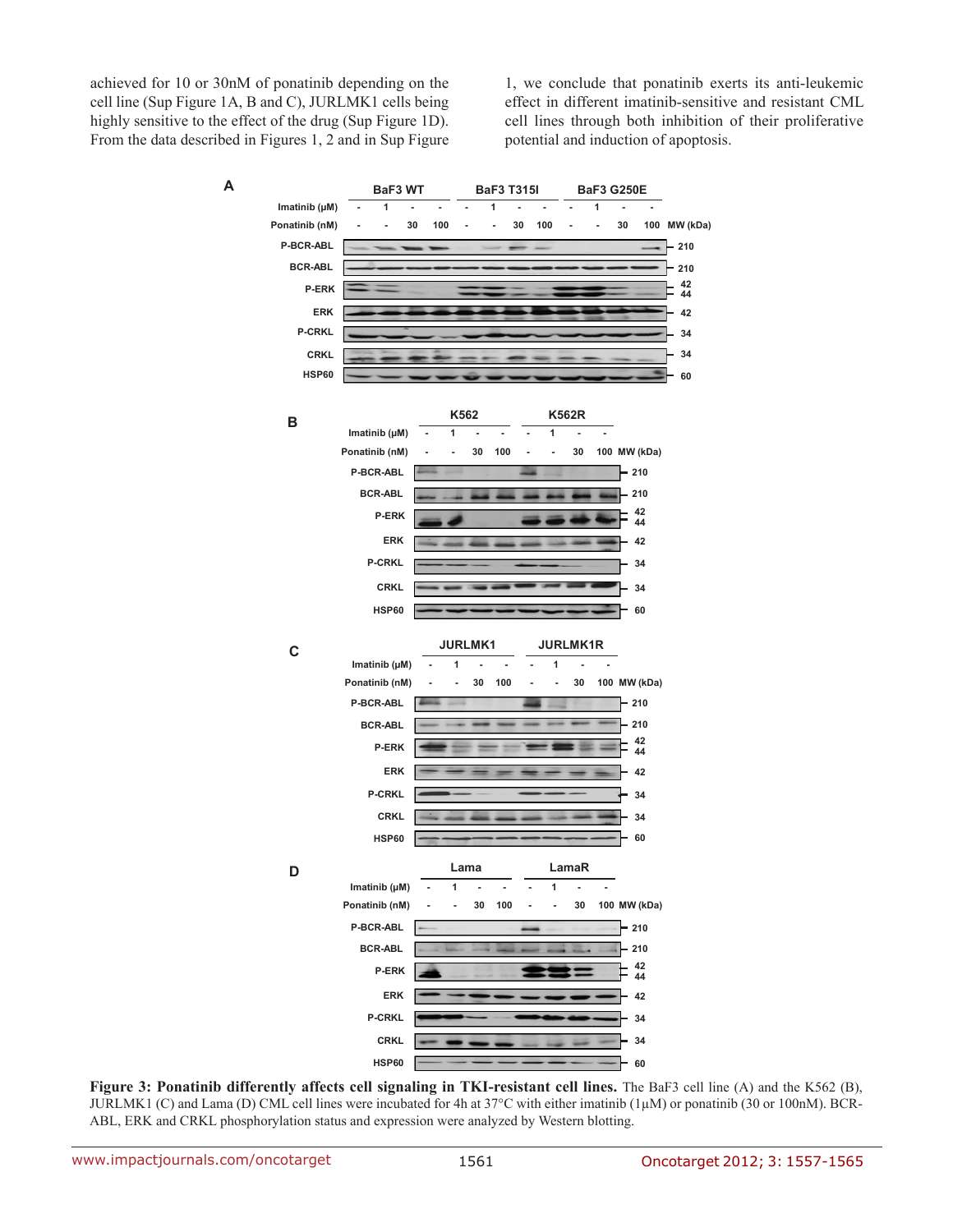#### **Ponatinib differently affects cell signaling in TKIresistant cell lines**

We next analyzed the effect of imatinib and ponatinib on signal transduction in the three BaF3 cell lines and in the different imatinib-resistant CML cell lines. To this end, we performed western blot analysis of several direct or indirect substrates of BCR-ABL. In BaF3-WT-BCR-ABL and T315I cells, ponatinib efficiently inhibited BCR-ABL phosphorylation, but dephosphorylation of CRLK necessitated higher doses of ponatinib (Figure 3A). Surprisingly, the effect of ponatinib was less pronounced on BaF3-G250E-BCR-ABL cells. As expected, Imatinib failed to inhibit BCR-ABL and CRKL phosphorylation in BaF3 cells carrying mutated BCR-ABL.

We have previously reported that K562R cells exhibited constitutive activation of ERK1/2 as a mechanism of resistance to this TKI [9, 17]. Regarding the two other resistant cell lines (LamaR and



**Figure 4: Ponatinib is highly efficient on CD34+ cells but not on PBMC from 2 CML patient at diagnosis.** (A and B) CD34+ or PBMC cells from two CML patients at diagnosis were incubated with different doses of imatinib (0.3 or 1uM) or ponatinib (1 to 30nM) for 48h in IMDM complemented with 15% BIT, 100ng/ml SCF, 100ng/ml IL6 and 10ng/ml IL3. (A) Cell metabolism was assessed using the XTT assay as described in the materials and methods section. (B) Cells were stained with the PI staining kit according to the manufacturer's indications. (C) CML cells  $(10x10<sup>3</sup>)$  growing in semi-solid methylcellulose medium were incubated with different concentrations of imatinib (0.3 or 1uM) or ponatinib (1 to 30nM). Results are expressed as the percentage of colony forming cells after drug treatment in comparison with the untreated control cells.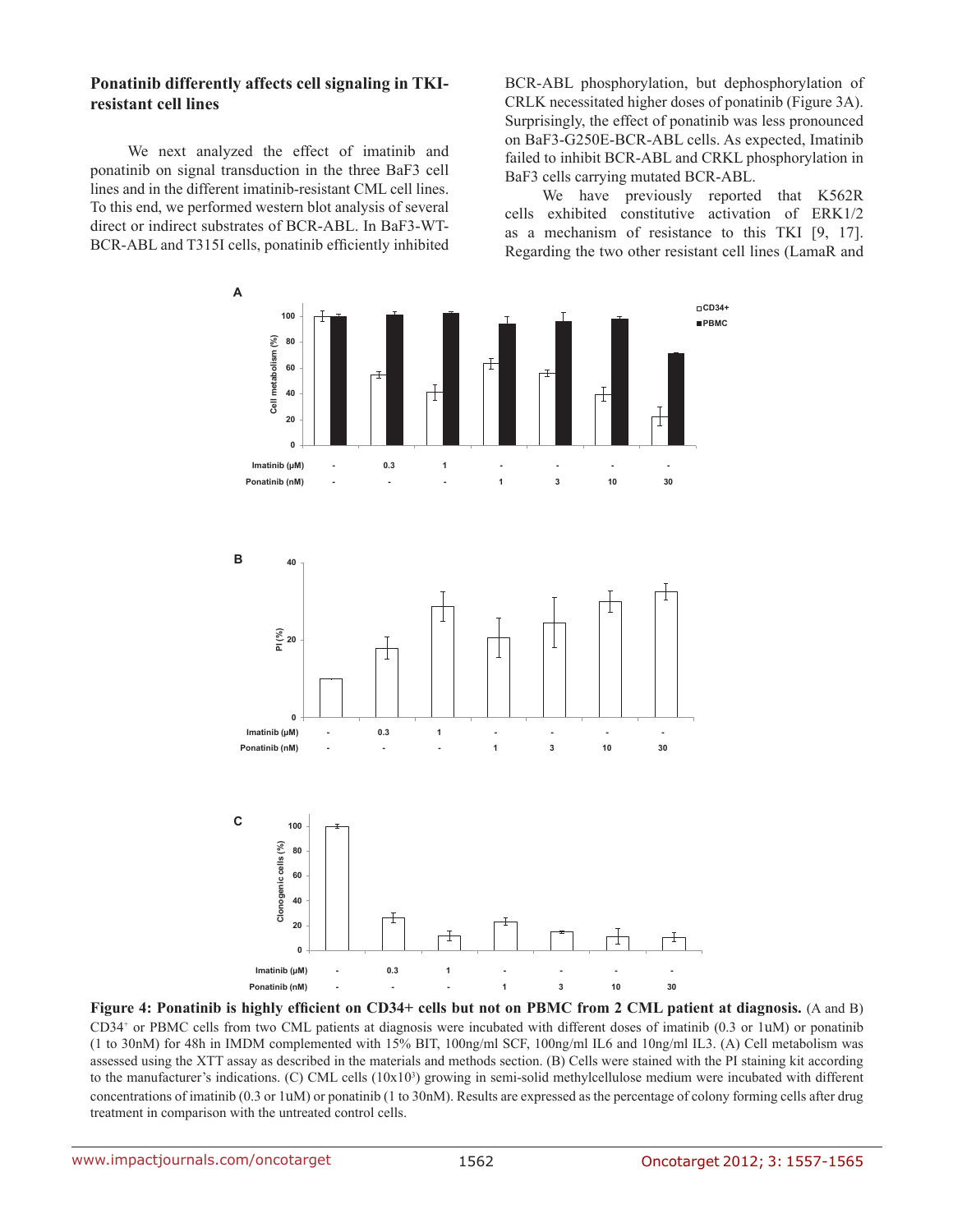JURLMK1R) the mechanism of resistance to imatinib is not fully understood but the data reported here in clearly show a constitutive activation of ERK1/2 also in these cells [9, 11]. Nevertheless ponatinib inhibited BCR-ABL phosphorylation and, to a less extent CRKL phosphorylation (Figure 3B, C and D). Finally, maintenance of ERK1/2 activation was detected in JULMK1R and LamaR CML cells treated with ponatinib as it is the case in K562R cells (Figure 3B and [9]).

#### **Ponatinib is highly efficient on CD34+ cells but not on PBMC from a CML patient at diagnosis**

Finally, we assessed the effect of both imatinib and ponatinib on CD34+ cells from two CML patients at diagnosis. As expected Imatinib decreased CD34+ cell viability but failed to affect the viability of PBMC from the same patients. Ponatinib (30nM) was highly effective on CD34+ cells from the same patients with only a minor effect on PBMC at 30nM (Figure 4A). The effect of both TKIs accounted for by increased apoptosis as judged by AnnexinV/PI staining (Figure 4B). Finally both TKIs exhibits potent anti-proliferative effects on CD34+ cells as attested by a drastic loss of the ability of CD34+ to form colonies in soft agar (Figure 4C).

## **DISCUSSION**

The findings described in the present study confirm and extend the work previously reported by O' Hare et al. in sensitive CML cell lines and BaF3 cells carrying native and mutated BCR-ABL [12]. However, our work is the first to investigate the effect of three different TKIs on a panel of imatinib-resistant cell lines. Our results indicate that ponatinib is effective on all CML cell lines in vitro, whatever the mode of resistance to imatinib. Interestingly, in our hands the cells carrying the G250E mutation seems less sensitive to the effect of ponatinib that the one carrying the T315I mutation. Indeed, dephosphorylation of BCR-ABL and CRKL by ponatinib is less effective in BaF3 carrying the G250E mutation. This is consistent with recent data from the literature that show an uncoupling between the IC50 values for BaF3 cellular proliferation assays and CRKL dephosphorylation by ponatinib [12]. Therefore, one interesting observation of the present study is the partial disconnection between BCR-ABL and CRKL phosphorylation.

CRKL is a direct substrate of BCR-ABL and therefore the status of CRKL phosphorylation is sought to be a reflect of the one of BCR-ABL. Although dephosphorylation of BCR-ABL by ponatinib was nearly complete at 10-30nM, only a higher concentration of ponatinib (100nM) was capable to efficiently dephosphorylate CRKL. These results are in good agreement with those of O Hare et al. [12]. One possible explanation for the partial disconnection of BCR-ABL and CRKL phosphorylation would be that in imatinib-resistant cells, reactivation of other kinases including ERK1/2, Fyn and/or Lyn [8, 10] contributes to the regulation of CRKL phosphorylation independently on BCR-ABL. As higher concentrations of ponatinib are required to inhibit SRC kinases, this would bring a good explanation for the lesser sensitivity of Imatinib-resistant cells to ponatinib. In line with this hypothesis, we have previously reported that a Lyn/ERK1/2 axis is required for imatinib-resistance in K562 cells [9]. Therefore, it is tempting to speculate that the Lyn/ERK1/2 module could regulate CRKL phosphorylation independently of BCR-ABL. This hypothesis is reinforced by the observation that Lyn has been shown to recruit CRKL in neutrophils [21].

In conclusion, we show here for the first time that ponatinib is highly efficient to induce cell death in different imatinib-resistant CML cell lines. Phase II clinical trial evaluation of oral ponatinib in patients with refractory CML and other hematologic malignancies are ongoing. Our results suggest that in addition to T315I patients, ponatinib could be widely used in resistant CML patients, whatever the supposed mode of resistance to first line ITKs.

# **MATERIALS AND METHODS**

#### **Reagents and antibodies:**

Imatinib mesylate (STI571, Gleevec) was purchased from Enzo Life Sciences (Farmingdale, NY, USA), and Dasatinib and Ponatinib were purchased from Selleckchem (Houston, TX, USA). RPMI 1640 medium, IMDM medium and fetal calf serum (FCS) were from life technologies (Carlsbad, CA, USA). Sodium fluoride, sodium orthovanadate, phenyl-methyl-sulfonyl fluoride (PMSF), aprotinin, leupeptin were purchased Sigma-Aldrich (France). Anti-HSP60 and anti-ERK antibodies were from Santa Cruz Biotechnology (Santa Cruz, CA, USA). HRP conjugated anti-mouse and anti-goat antibodies were from Dakopatts (Glostrup, Denmark). Anti-PARP, anti-phospho-ERK, anti-CRKL, anti-phospho-CRKL, anti-ABL, anti-phospho-ABL and peroxydaseconjugated anti-rabbit antibodies were obtained from Cell Signaling Technology (Beverly, MA, USA).

#### **Cell lines:**

Human CML cell lines K562, Lama, and JURLMK-1 were grown at 37°C under 5% CO2 in RPMI supplemented with 10% FCS, 50 U/ml penicillin, 50 μg/ml streptomycin, and 1mM sodium pyruvate. K562, Lama and JURLMK-1 cells imatinib-resistant have been described earlier [8, 11]. The BaF3 p210 BCR ABL WT,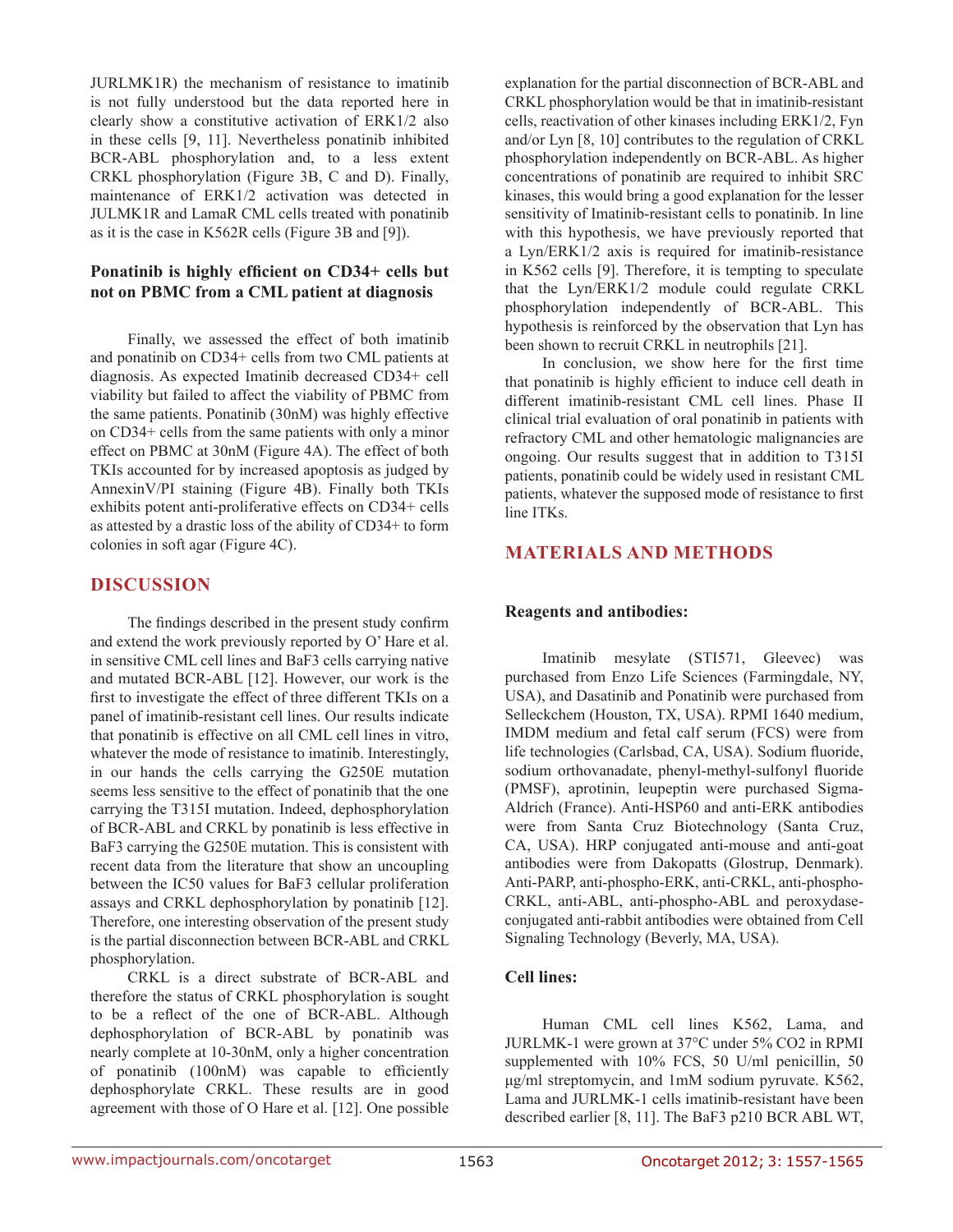T31I and G250E cells were kindly provided by Pr. FX Mahon and have been described previously[22].

# **Cell viability:**

Cells (15x103 cells/100ml) were incubated in a 96 well plate with different effectors for the times indicated in the figure legends. Fifty microliters of sodium 3-[1-phenylaminocarbonyl)-3,4-tetrazolium] bis(4-methoxy-6-nitro) benzene sulfonic acid hydrate (XTT) reagent was added to each well. The assay is based on the cleavage of the yellow tetrazolium salt XTT to form an orange formazan dye by metabolically active cells. The absorbance of the formazan product, reflecting cell viability, was measured at 490 nm. Each assay was performed in quadruplicate.

#### **Flow cytometry:**

After stimulation, cells were washed with ice-cold PBS and were stained with the annexin-V-fluos staining kit (Roche, Meylan, France) according to the manufacturer's procedure. Fluorescence was measured by using the FL2 channels of a fluorescence-activated cell sorter apparatus (Miltenyi cytometer).

# **Western blot:**

After stimulation, cells were harvested and lysed in buffer containing 1% Triton X-100 and supplemented with protease and phosphatase inhibitors (Roche Diagnostics). Lysates were pelleted, and 50μg of protein were analyzed by SDS-PAGE as described previously [23].

#### **Colony formation assay:**

TKI was added to cell lines growing in semisolid methylcellulose medium (0.5x103 cells/ml; MethoCult H4236; StemCell Technologies Inc, Vancouver, BC, Canada). Colonies were detected after 10 days of culture by adding 1 mg/ml of 3-(4,5-dimethylthiazol- 2-yl)-2,5 diphenyltetrazolium bromide (MTT) reagent and were scored by Image J quantification software (U.S. National Institutes of Health, Bethesda, MD, USA).

#### **Primary cell isolation:**

Blood samples were collected from patients newly diagnosed with CML. All patients were part of an institutional protocol. Peripheral blood mononuclear cells were isolated by density centrifugation (Ficoll-Paque Plus, Life Sciences). CD34+ cells were prepared by magnetic bead separation as described previously [20]. CD34+ cells

from CML patients were grown at 37°C under 5% CO2 in IMDM (Gibco BRL) supplemented with 15% BIT (BSA Insulin Transferin) (Stem Cell Technologies), 100 ng/ml SCF, 100 ng/ml IL6 and 10 ng/ml IL3 were purchased from Miltenyi Biotec.

# **AKNOWLEDGEMENTS**

This work was supported by The Ligue Nationale Contre le Cancer (LNCC, Equipe Labellisée 2011-2013), The Association pour la Recherche contre le Cancer (ARC), The Institut National de Cancéropoles (INCA-PL-2010-219) and The Fondation de France. OC, GR and AJ A are fellowships from the Fondation pour la Recherche Médicale, the Fondation de France and the Ligue Nationale Contre le Cancer, respectively.

## **REFERENCE**

- 1. Groffen J, Stephenson JR, Heisterkamp N, Bartram C, de Klein A, Grosveld G. The human c-abl oncogene in the Philadelphia translocation. J Cell Physiol Suppl. 1984; 3:179-191.
- 2. Santos FP, Kantarjian H, Quintas-Cardama A, Cortes J. Evolution of therapies for chronic myelogenous leukemia. Cancer J. 2011; 17:465-476.
- 3. Chomel JC, Turhan AG. Chronic myeloid leukemia stem cells in the era of targeted therapies: resistance, persistence and long-term dormancy. Oncotarget. 2011; 2:713-727.
- 4. Vakana E, Platanias LC. AMPK in BCR-ABL expressing leukemias. Regulatory effects and therapeutic implications. Oncotarget. 2011; 2:1322-1328.
- 5. Diamond JM, Melo JV. Mechanisms of resistance to BCR-ABL kinase inhibitors. Leuk Lymphoma. 2011; 52 Suppl 1:12-22.
- 6. Mahon FX, Hayette S, Lagarde V, Belloc F, Turcq B, Nicolini F, Belanger C, Manley PW, Leroy C, Etienne G, Roche S, Pasquet JM. Evidence that resistance to nilotinib may be due to BCR-ABL, Pgp, or Src kinase overexpression. Cancer Res. 2008; 68:9809-9816.
- 7. Gamas P, Marchetti S, Puissant A, Grosso S, Jacquel A, Colosetti P, Pasquet JM, Mahon FX, Cassuto JP, Auberger P. Inhibition of imatinib-mediated apoptosis by the caspase-cleaved form of the tyrosine kinase Lyn in chronic myelogenous leukemia cells. Leukemia. 2009; 23:1500- 1506.
- 8. Grosso S, Puissant A, Dufies M, Colosetti P, Jacquel A, Lebrigand K, Barbry P, Deckert M, Cassuto JP, Mari B, Auberger P. Gene expression profiling of imatinib and PD166326-resistant CML cell lines identifies Fyn as a gene associated with resistance to BCR-ABL inhibitors. Mol Cancer Ther. 2009; 8:1924-1933.
- 9. Fenouille N, Puissant A, Dufies M, Robert G, Jacquel A, Ohanna M, Deckert M, Pasquet JM, Mahon FX, Cassuto